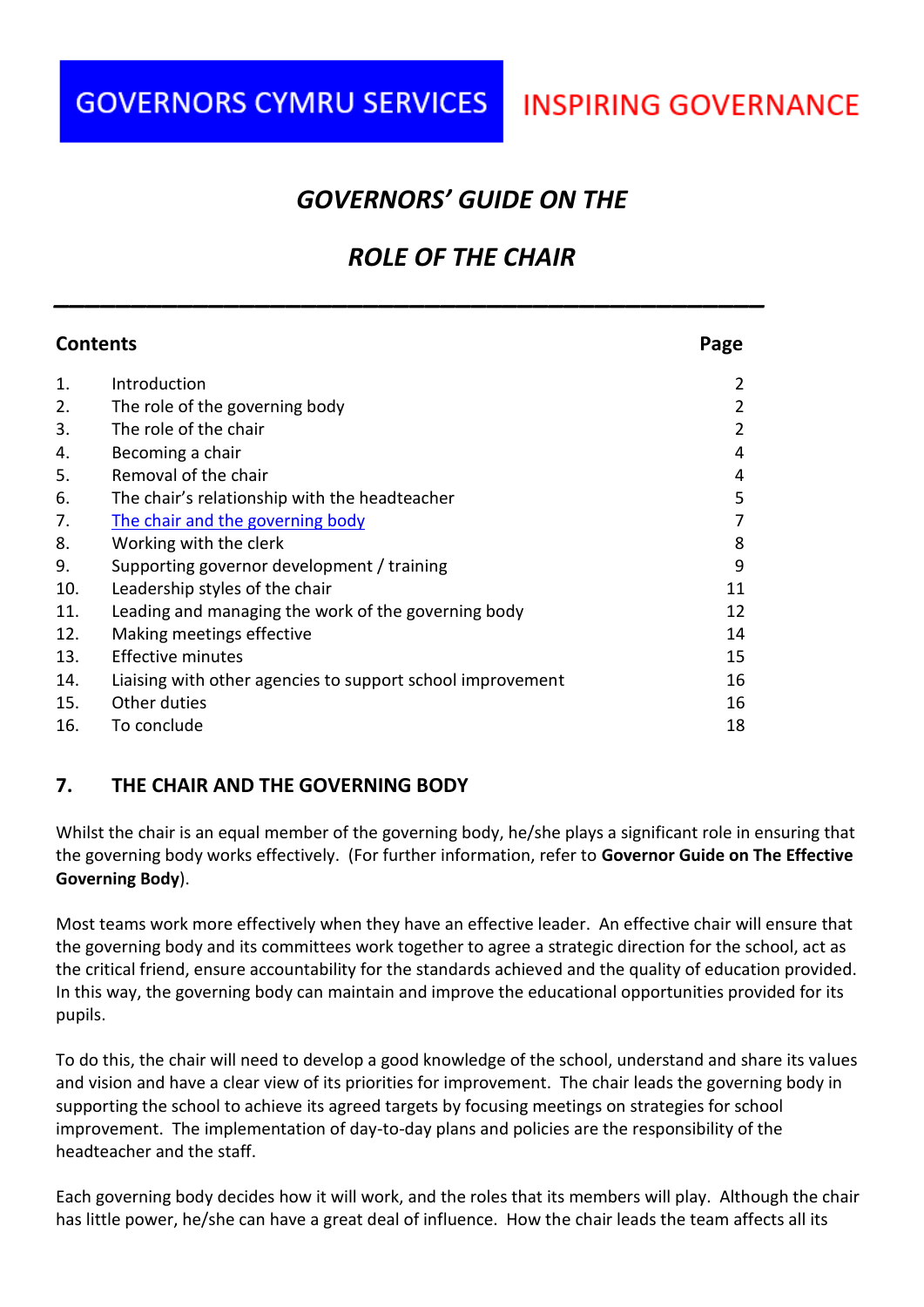members. Chairs can make an influential contribution to the governing body by simply being well organised and understanding how effectively the governing body is working.

#### Team effectiveness

The governing body is made up of members who have either been elected or nominated. Membership of the governing body changes from time to time. The challenge for the chair is to get the governing body to fulfil its role as effectively as possible.

Sometimes the team will have a balance of skills and experience and at other times it will be less well balanced. This does not mean that such a team cannot work effectively. It is very useful for a chair to understand what makes an effective team so that he/she can encourage 'team spirit'. He or she should try to ensure that:-

- there is a good range of skills, experience and knowledge amongst team members that they are willing to contribute and share;
- individual and team knowledge and skills are continually updated through training and information sharing;
- specialist knowledge is developed to ensure it is not lost when people leave;
- workload is shared and different people take a leadership role when their particular skill and expertise warrants it;
- members challenge each other in a constructive way disagreements are handled positively;
- there is open discussion and everyone's views and opinions are respected and valued;
- there is group responsibility for decisions and actions that are taken. No-one acts on behalf of the team without the team's permission – there is *'one face'* to the community;
- the team systematically reviews its own effectiveness and efficiency *'Did we do the right things?' 'Did we do the right things well?'* and *'What do we need to change to do better?'*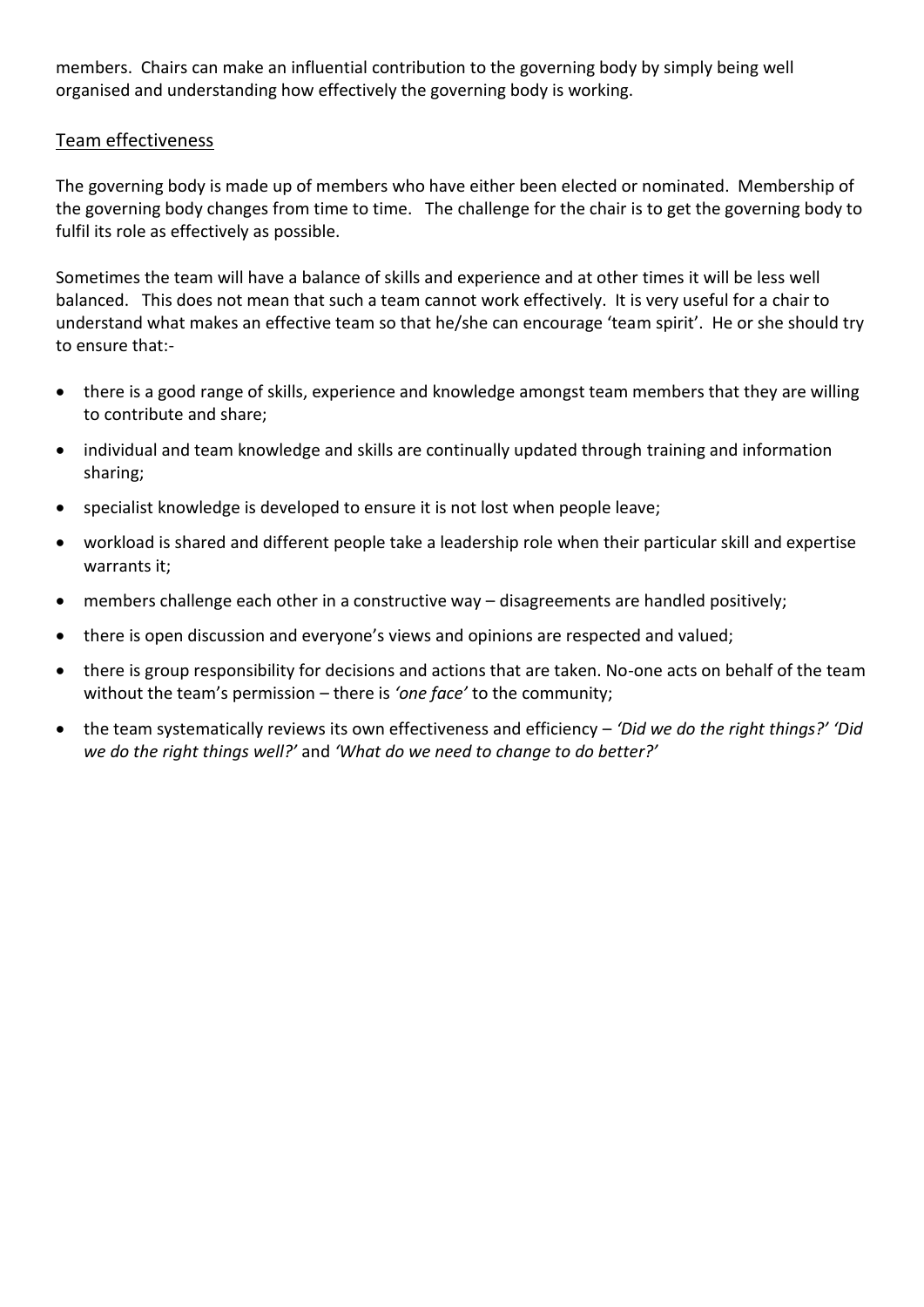#### **MODEL GOVERNING BODY COMMITTEE STRUCTURE AND EXAMPLES OF TERMS OF REFERENCE**

A committee or working group is a good place to exchange ideas and carry out the more detailed work of the governing body. Work undertaken by committees allows key matters to be discussed in more detail by smaller groups. It is also a way of splitting up the work of the governing body so the workload is shared. You may be asked to be a member of one of these groups.

The governing body may delegate any of its functions to a committee, any governor or the headteacher subject to some restrictions, as described in Regulation 51 of The Government of Maintained Schools (Wales) Regulations 2005<sup>1</sup>. Where the governing body has delegated a function, this does not prevent the governing body from exercising those functions. The governing body must review the exercise of functions it has delegated annually.

A governing body is required to have certain statutory committees but may also wish to establish other committees if it is to operate effectively and efficiently.

The full governing body is responsible for:

- (i) establishing committees and determining their constitution, membership, terms of reference and delegated powers; and
- (ii) reviewing these annually.

This review can take place at any time but it is recommended that is takes place at the first full governing body meeting in the autumn term. Decisions must be formally recorded in the minutes of the meeting. The governing body must be quorate when a committee is established, or changes are made to the membership and terms of reference of committees.

Governors may appoint non-governors onto most committees (excluding the pupil discipline and exclusions committee and the admissions committee where applicable) provided that the governors on the committee are always in a majority. The full governing body may give voting rights to non-governor members of committees except on staff disciplinary and dismissal committees where non-governors may not have a vote, unless those committees are dealing with child protection allegations where a nongovernor with full voting rights is required. The headteacher can attend any meeting of any committee except where the regulations state otherwise. Further information on this can be found in Part 9 of The Government of Maintained Schools (Wales) Regulations 2005.<sup>2</sup>

A chair must be appointed annually to each committee by the governing body or elected by the committee, as determined by the governing body. If the chair is absent, the committee can elect a member of the committee to act as chair for that committee. Members of staff and registered pupils at the school however, cannot chair committees.

All statutory committees must be clerked, and the appointment of the clerk reviewed annually. Although non-statutory committees do not need to be clerked, minutes must be taken at these meetings to ensure that the governing body has an accurate record of discussions, recommendations and decisions from those committees to report back to the full governing body.

<u>.</u>

<sup>1</sup> <http://www.legislation.gov.uk/wsi/2005/2914/regulation/51/made>

<sup>2</sup> <http://www.legislation.gov.uk/wsi/2005/2914/part/9/made>